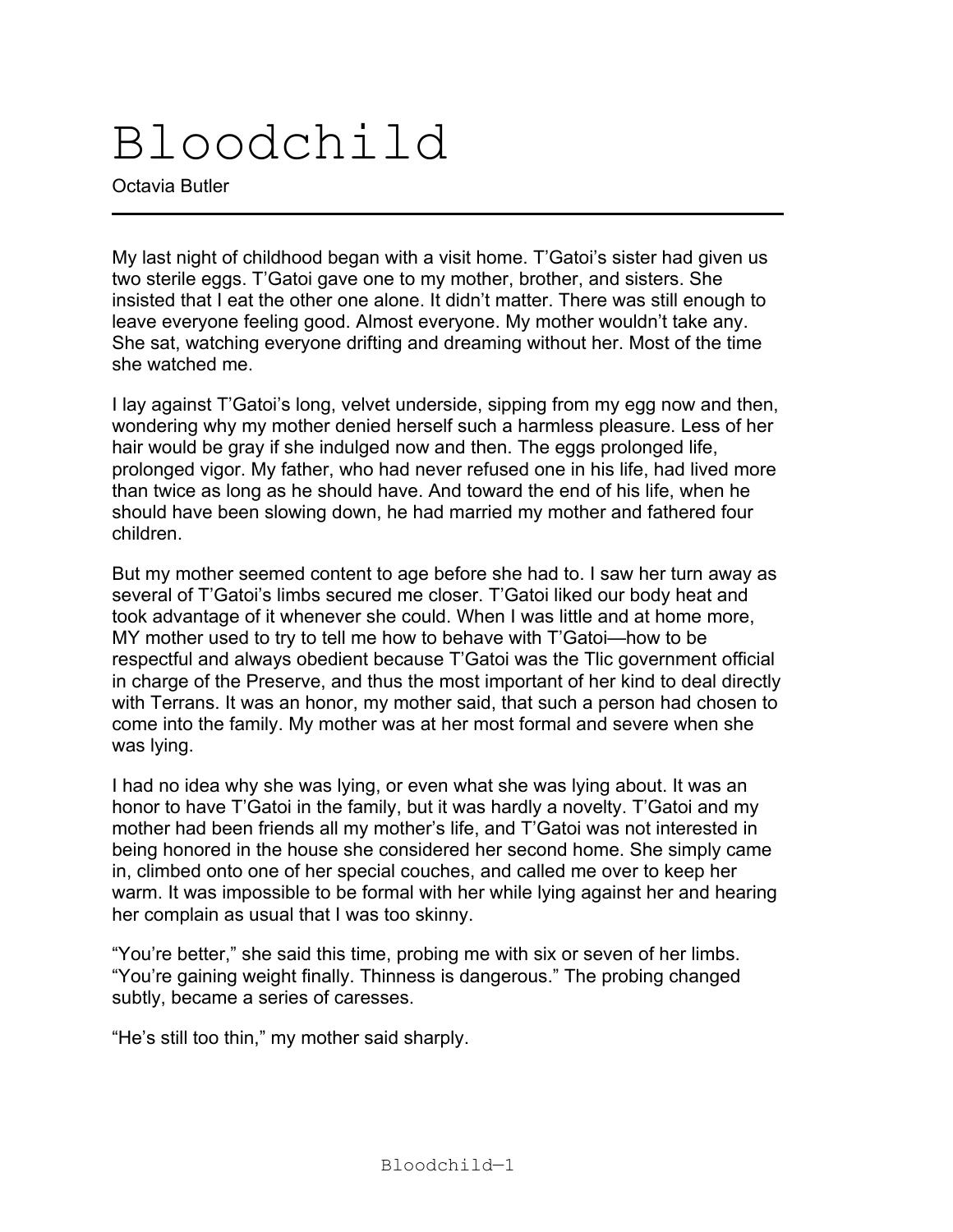T'Gatoi lifted her head and perhaps a meter of her body off the couch as though she were sitting up. She looked at my mother, and my mother, her face lined and old looking, turned away.

"Lien, I would like you to have what's left of Gan's egg."

"The eggs are for the children," my mother said.

"They are for the family. Please take it."

Unwillingly obedient, my mother took it from me and put it to her mouth. There were only a few drops left in the now-shrunken, elastic shell, but she squeezed them out, swallowed, them, and after a few moments some of the lines of tension began to smooth from her face.

"It's good," she whispered. "Sometimes I forget how good it is."

"You should take more," T'Gatoi said. "Why are you in such a hurry to be old?"

My mother said nothing.

"I like being able to come here, T'Gatoi said. "This place is a refuge because of you, yet you won't take care of yourself"

T'Gatoi was hounded on the outside. Her people wanted more of us made available. Only she and her political faction stood between us and the hordes who did not understand why there was a Preserve—why any Terran could not be courted, paid, drafted, in some way made available to them. Or they did understand, but in their desperation, they did not care. She parceled us out to the desperate and sold us to the rich and powerful for their political support. Thus, we were necessities, status symbols, and an independent people. She oversaw the joining of families, putting an end to the final remnants of the earlier system of breaking up Terran ,families to suit impatient Tlic. I had lived outside with her. I had seen the desperate eagerness in the way some people looked at me. It was a little frightening to know that only she stood between us and that desperation that could so easily swallow us. My mother would look at her sometimes and say to me, "Take care of her." And I would remember that she too had been outside, had seen.

Now T'Gatoi used four of her limbs to push me away from her onto the floor. "Go on, Gan, she said. "Sit down there with your sisters and enjoy not being sober. You had most of the egg. Lien, come warm me."

My mother hesitated for no reason that I could see. One of my earliest memories is of my mother stretched alongside T'Gatoi, talking about things I could not understand, picking me up from the floor and laughing as she sat me on one of T'Gatoi's segments. She ate her share of eggs then. I wondered when she had stopped, and why.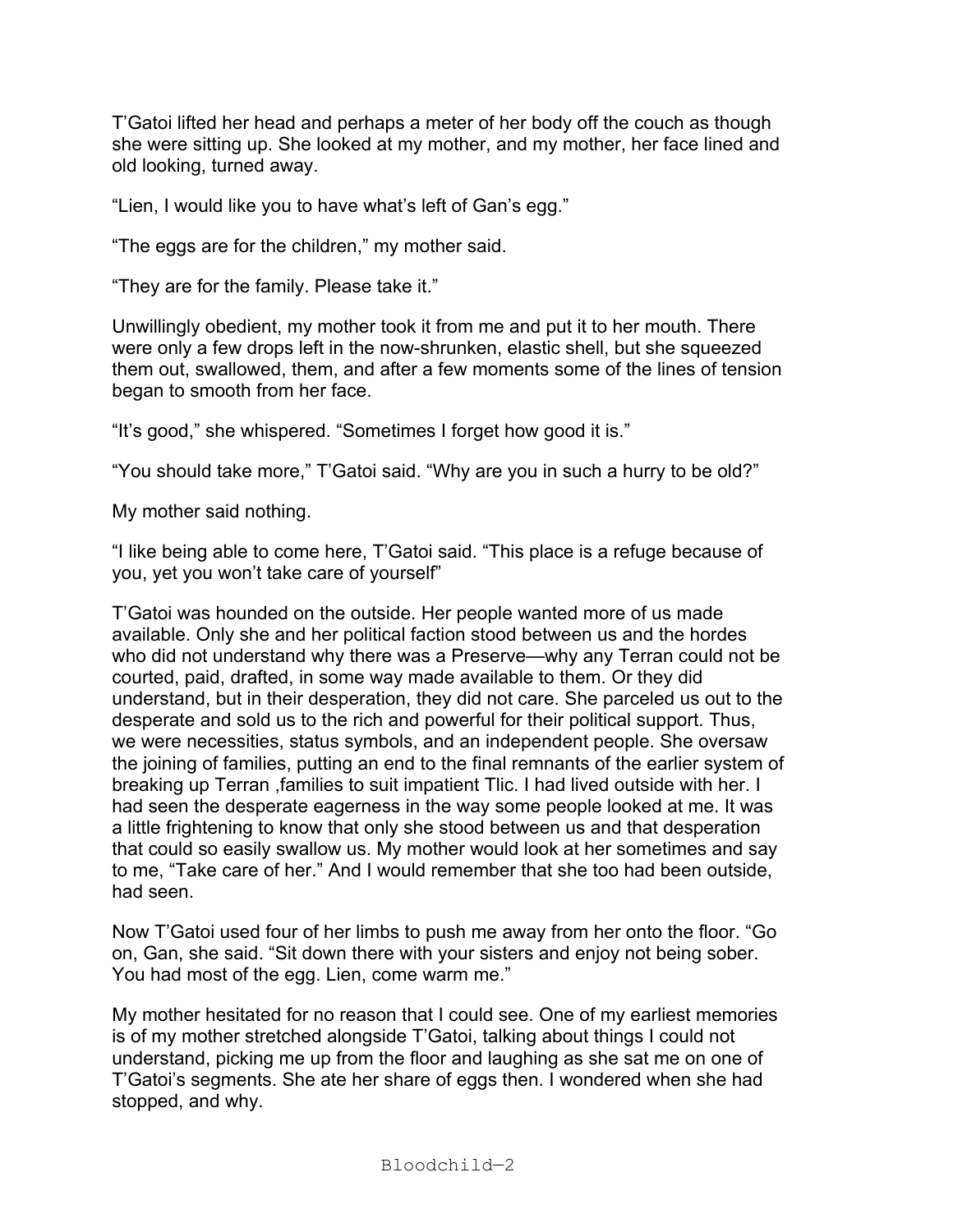She lay down now against T'Gatoi, and the whole left row of T'Gatoi's limbs closed around her, holding her loosely, but securely. I had always found it comfortable to lie that way, but except for my older Sister, no one else in the family liked it. They said it made them feel caged.

T'Gatoi meant to cage my mother. Once she had, she moved her tall slightly, then spoke. "Not enough egg, Lien. You should have taken it when it was passed to you. You need it badly now."

T'Gatoi's tail moved once more, its whip motion so swift I wouldn't have seen it if I hadn't been watching for it. Her sting drew only a single drop of blood from my mother's bare leg.

My mother cried out—probably in surprise. Being stung doesn't hurt. Then she sighed and I could see her body relax. She moved languidly into a more comfortable position within the cage of T'Gatoi's limbs. "Why did you do that?" she asked, sounding half asleep.

I could not watch you sitting and suffering any longer."

My mother managed to move her shoulders in a small shrug. "Tomorrow," she said.

"Yes. Tomorrow you will resume your suffering—if you must. But just now, just for now, lie here and warm me and let me ease your way a little."

"He's still mine, you know," my mother said suddenly.

"Nothing can buy him. from me." Sober, she would not have permitted herself to refer to such things.

"Nothing," T'Gatoi agreed, humoring her.

"Did you think I would sell him for eggs? For long life? My son?"

"Not for anything," T'Gatoi said, stroking my mother's shoulders, toying with her long, graying hair.

I would like to have touched my mother, shared that moment with her. She would take my hand if I touched her now. Freed by the egg and the sting, she would smile and perhaps say things long held in. But tomorrow, she would remember all this as a humiliation. I did not want to be part of a remembered humiliation. Best just be still and know she loved me under all the duty and pride and pain.

"Xuan Hoa, take off her shoes," T'Gatoi said. "In a little while I'll sting her again and she can sleep."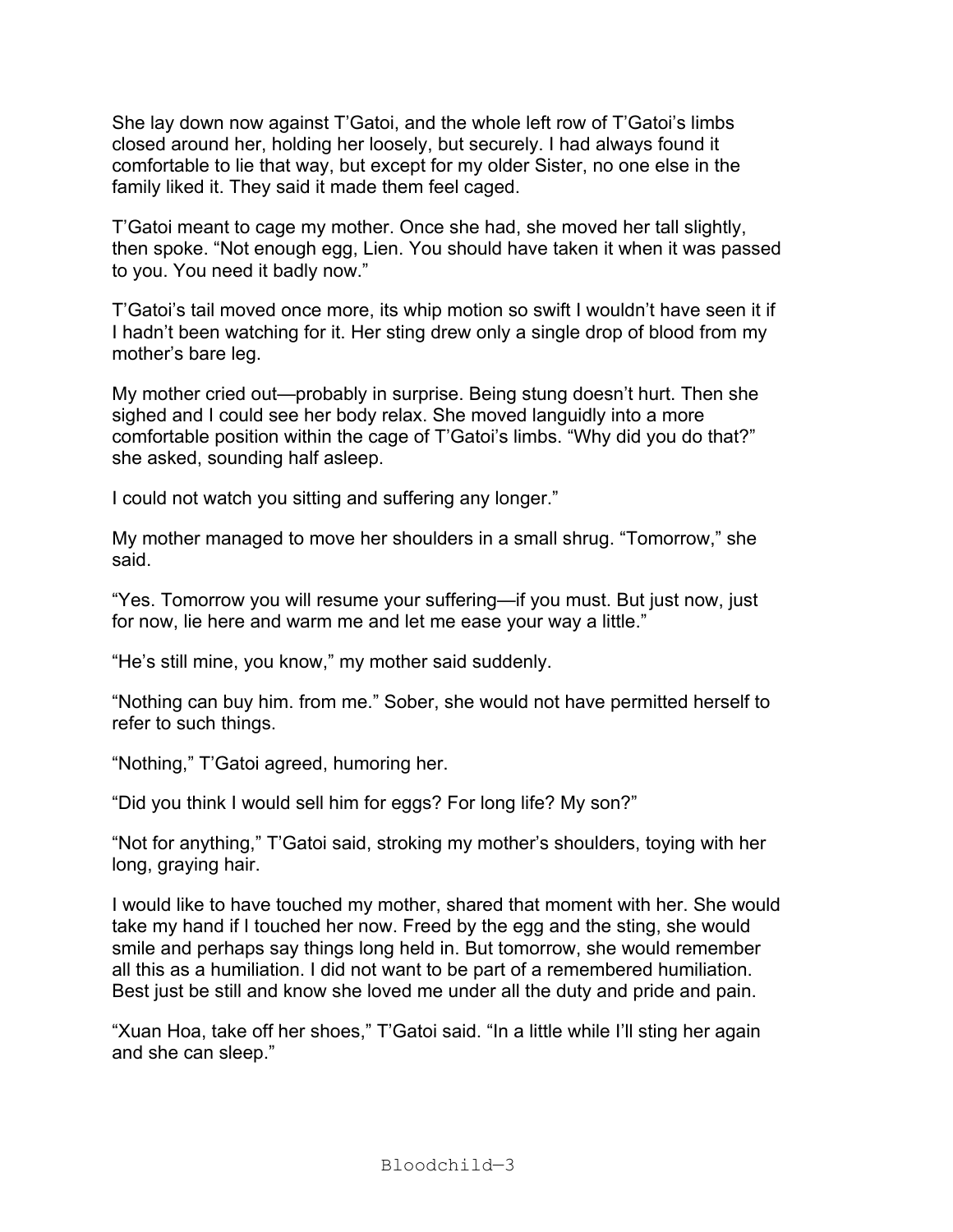My older sister obeyed, swaying drunkenly as she stood up. When she had finished, she sat down beside me and took my hand. We had always been a unit, she and I.

My mother put the back of her head against T'Gatoi's.

underside and tried from that impossible angle to look up into

the broad, round face. "You're going to sting me again?"

"Yes, Lien."

"I'll sleep until tomorrow noon."

"Good. You need it. When did you sleep last?"

My mother made a wordless sound of annoyance. "I should have stepped on you when you were small enough," she muttered.

It was an old joke between them. They had grown up together, sort of, though T'Gatoi had not, in my mother's life time, been small enough for any Terran to step on. She was nearly three time my mother's present age, yet would still be young when my mother died of age. But T'Gatoi and my mother had met as T'Gatoi was coming into a period of rapid development—a kind of The adolescence. My mother was only a child, but for a while they developed at the same rate and had no better friends than each other.

T'Gatoi had even introduced my mother to the man who became my father. My parents, pleased with each other in spite of their different ages, married as T'Gatoi was going into her family's business—politics. She and my mother saw each other less. But sometime before my older sister was born, my mother promised T'Gatoi one of her children. She would have to give one of us to someone, and she preferred T'Gatoi to some stranger.

Years passed. T'Gatoi traveled and increased her influence. The Preserve was hers by the time she came back to my mother to collect what she probably saw as her just reward for her hard work. My older sister took an instant liking to her and wanted to be chosen, but my mother was just coming to term with me and T'Gatoi liked the idea of choosing an infant and watching and taking part in all the phases of development. I'm told I was first caged within T'Gatoi's many limbs only three minutes after my birth. A few days later, I was given my first taste of egg. I tell Terrans that when they ask whether I was ever afraid of her. And I tell it to Tlic when T'Gatoi suggests a young Terran child for them and they, anxious and ignorant, demand an adolescent. Even my brother who had somehow grown up to fear and distrust the Tlic could probably have gone smoothly into one of their families if he had been adopted early enough. Sometimes, I think for his sake he should have been. I looked at him, stretched out on the floor across the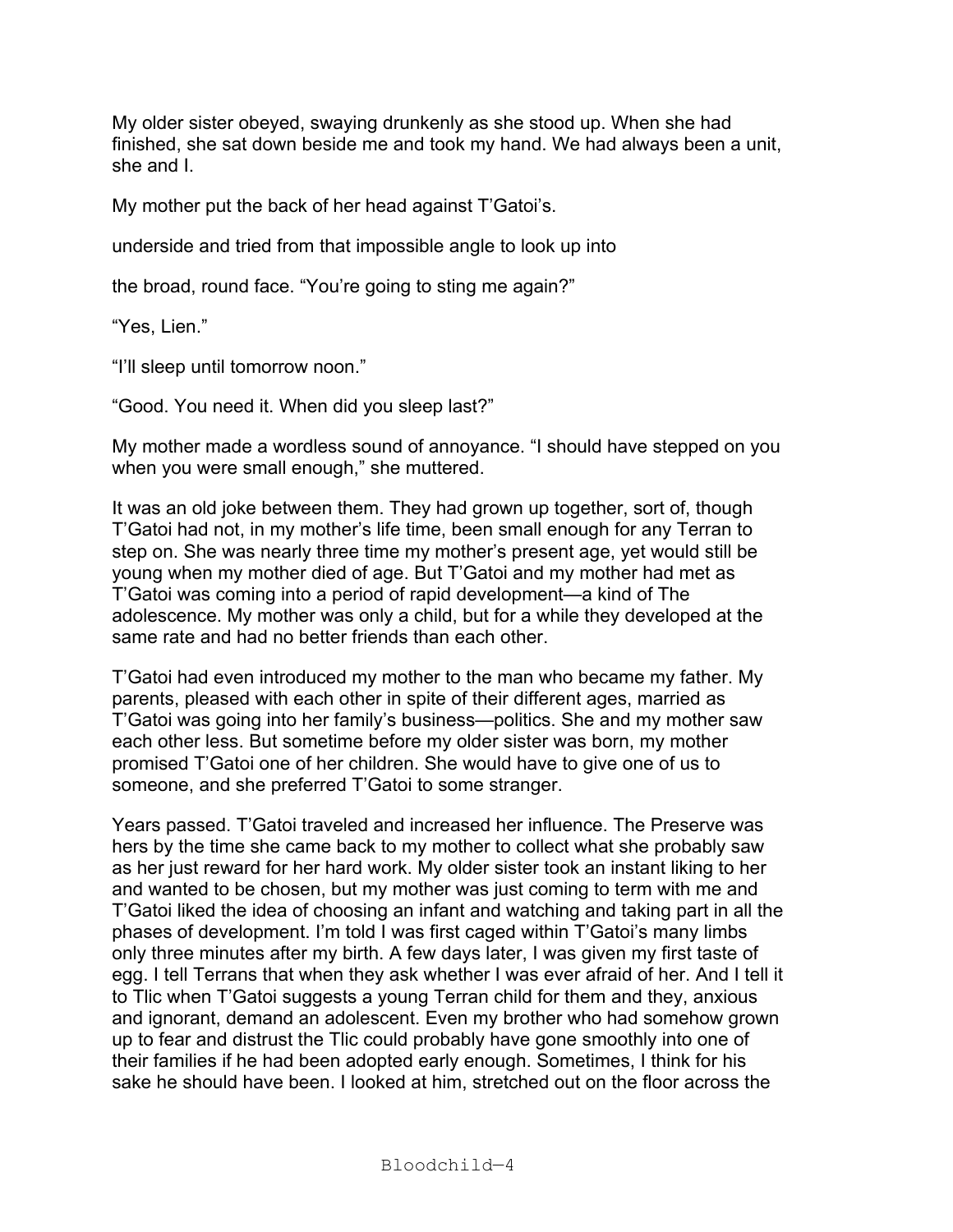room, his eyes open, but glazed as he dreamed his egg dream. No matter what he felt toward the Tlic, he always demanded his share of egg.

"Lien, can you stand up?" T'Gatoi asked suddenly.

"Stand?" my mother said. "I thought I was going to sleep."

"Later. Something sounds wrong outside." The cage was abruptly gone.

"What?"

"Up, Lien!"

MY mother recognized her tone and got up just in time to avoid being dumped on the floor. T'Gatoi whipped her three meters of body off her couch, toward the door, and out at full speed. She had bones—ribs, a long spine, a skull, four sets of limb bones per segment. But when she moved that way, twisting, hurling herself into controlled falls, landing running, she seemed not only boneless, but aquatic—something swimming through the air as though it were water. I loved watching her move.

I left my sister and started to follow her out the door, though I wasn't very steady on my own feet. It would have been better to sit and dream, better yet to find a girl and share a waking dream with her. Back when the Tlic saw us as not much more than convenient, big, warm-blooded animals, they would pen several of us together, male and female, and feed us only eggs. That way they could be sure of getting another generation of us no matter how we tried to hold out. We were lucky that didn't go on long. A few generations of it and we would have *been* little more than convenient, big animals.

"Hold the door open, Gan," T'Gatoi said. "And tell the family to stay back."

"What is it?" I asked.

"N'Tlic."

I shrank back against the door. "Here? Alone?"

"He was trying to reach a call box, I suppose." She carried the man past me, unconscious, folded like a coat over some of her limbs. He looked young—my brother's age perhaps—and he was thinner than he should have been. What T'Gatoi would have called dangerously thin.

"Gan, go to the call box," she said. She put the man on the floor and began stripping off his clothing.

I did not move.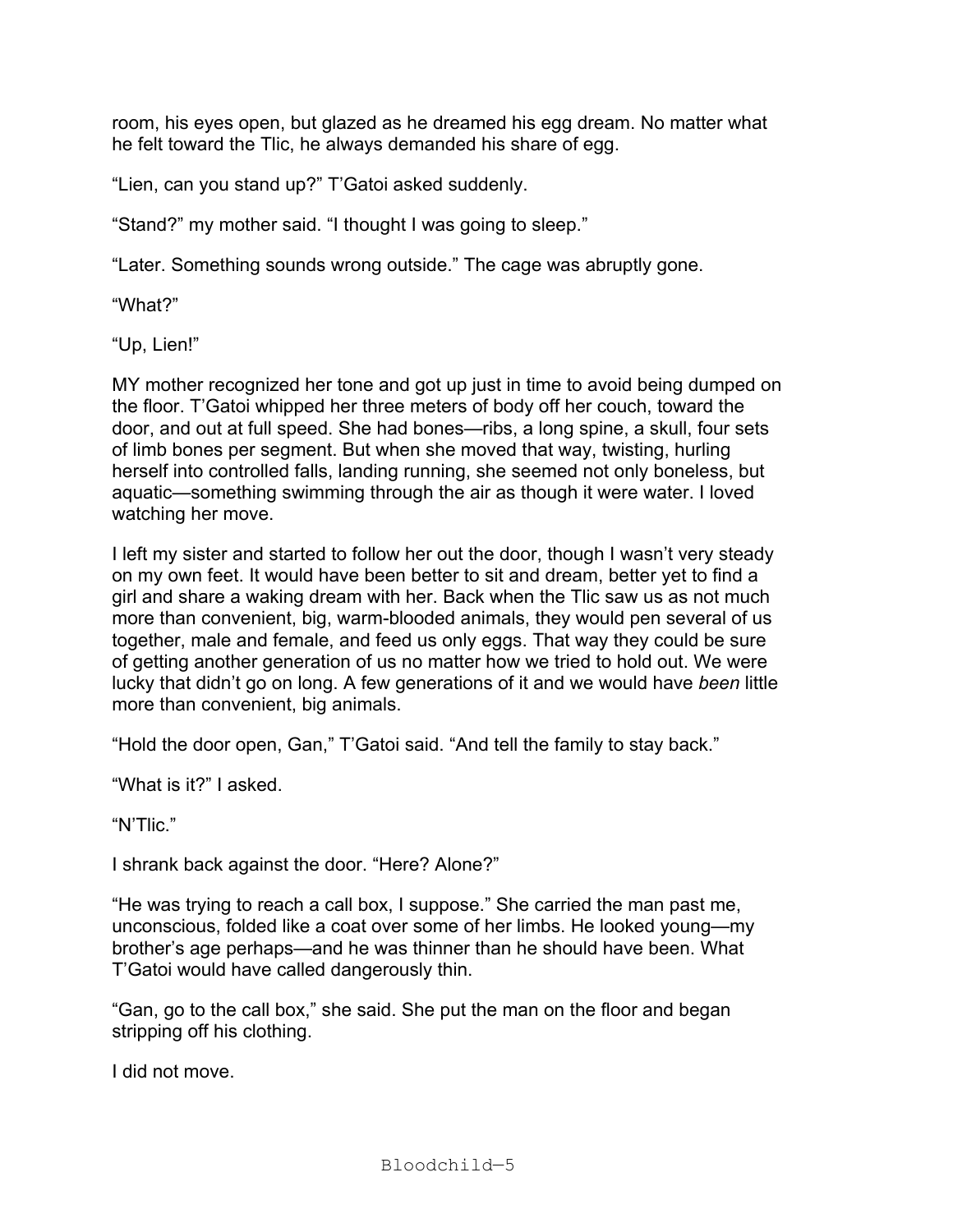After a moment, she looked up at me, her sudden stillness a sign of deep impatience.

"Send Qui," I told her. "I'll stay here. Maybe I can help."

She let her limbs begin to move again, lifting the man and pulling his shirt over his head. "You don't want to see this," she said. "It will be hard. I can't help this man the way his Tlic could."

"I know. But send Qui. He won't want to be of any help here. I'm at least willing to try."

She looked at my brother—older, bigger, stronger, certainly more able to help her here. He was sitting up now, braced against the wall, staring at the man on the floor with undisquised fear and revulsion. Even she could see that he would be useless.

"Qui, go!" she said.

He didn't argue. He stood up, swayed briefly, then steadied, frightened sober.

"This man's name is Bram Lomas," she told him, reading from the man's armband. I fingered my own armband in sympathy. "He needs T'Khotgif Teh. Do you hear?"

"Bram Lomas, T'Khotgif Teh," my brother said. "I'm going." He edged around Lomas and ran out the door.

Lomas began to regain consciousness. He only moaned at first and clutched spasmodically at a pair of T'Gatoi's limbs. My younger sister, finally awake from her egg dream, came close to look at him, until my mother pulled her back.

T'Gatoi removed the man's shoes, then his pants, all the while leaving him two of her limbs to grip. Except for the final few, all her limbs were equally dexterous. "I want no argument from you this time, Gan," she said.

I straightened. "What shall I do?"

"Go out and slaughter an animal that is at least half your size."

Slaughter? But I've never—"

She knocked me across the room. Her tail was an efficient weapon whether she exposed the sting or not.

I got up, feeling stupid for having ignored her warning, and went into the kitchen. Maybe I could kill something with a knife or an ax. My mother raised a few Terran animals for the table and several thousand local ones for their fur. T'Gatoi would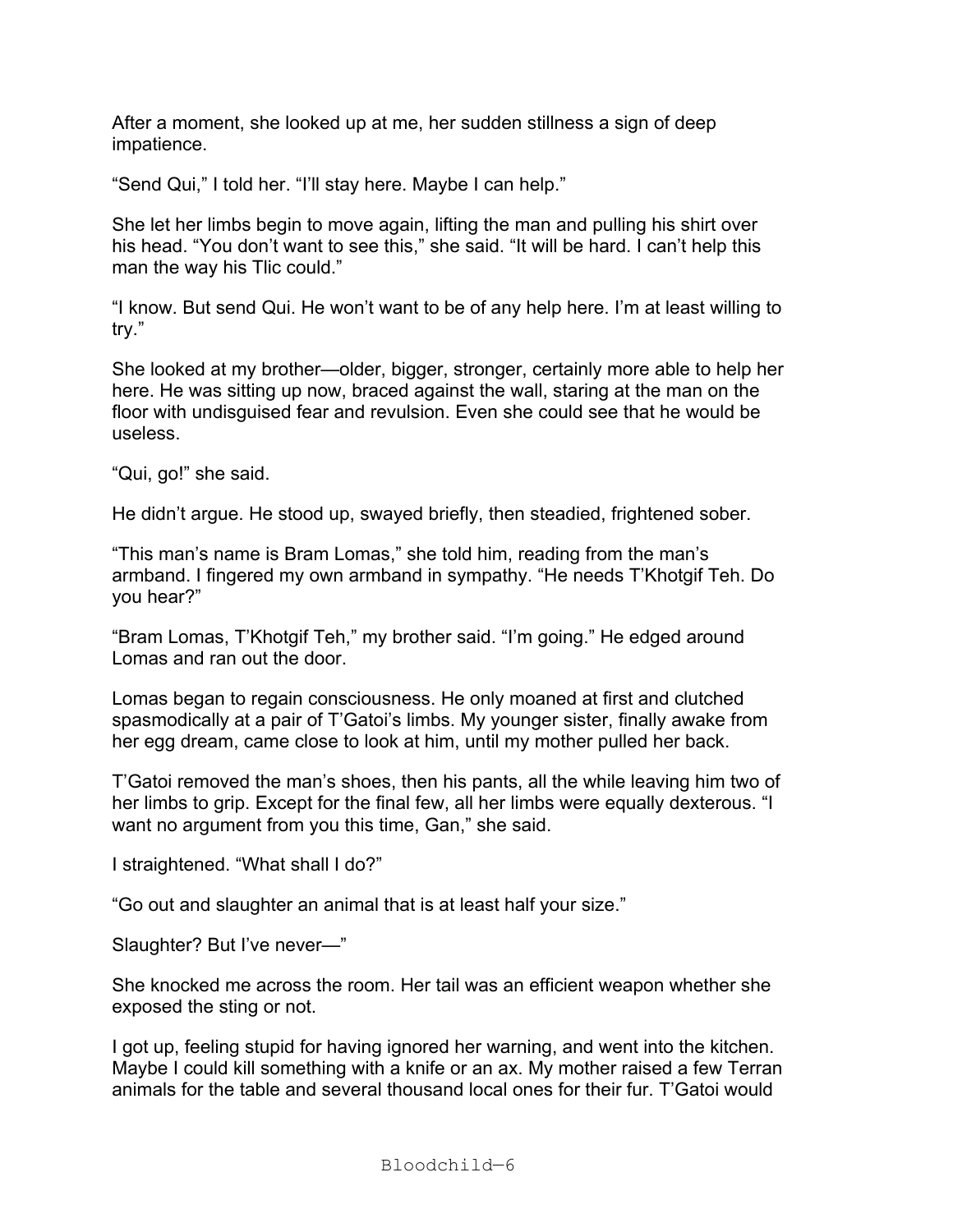probably prefer something local. An achti, perhaps. Some of those were the right size, though they had about three times as many teeth as I did and a real love of using them. My mother, Hoa, and Qui could kill them with knives. I had never killed one at all, had never slaughtered any animal. I had spent most of my time with T'Gatoi while my brother and sisters were learning the family business. T'Gatoi had been right. I should have been the one to go to the call box. At least I could do that.

I went to the corner cabinet where my mother kept her large house and garden tools. At the back of the cabinet there was a pipe that carried off waste water from the kitchen—except that it didn't anymore. My father had rerouted the waste water below before I was born. Now the pipe could be turned so that one half slid around the other and a rifle could be stored inside. This wasn't our only gun, but it was our most easily accessible one. I would have to use it to shoot one of the biggest of the achti. Then T'Gatoi would probably confiscate it. Firearms were illegal in the Preserve. There had been incidents right after the Preserve was established—Terrans shooting Tlic, shooting N'Tlic. This was before the joining of families began, before everyone had a personal stake in keeping the peace. No one had shot a Tlic in my lifetime or my mother's, but the law still stood—for our protection, we were told. There were stories of whole Terran families wiped out in reprisal back during the assassinations.

I went out to the cages and shot the biggest achti I could find. It was a handsome breeding male, and my mother would not be pleased to see me bring it in. But it was the right size, and I was in a hurry.

I put the achti's long, warm body over my shoulder—glad that some of the weight I'd gained was muscle—and took it to the kitchen. There, I put the gun back in its hiding place. If T'Gatoi noticed the achti's wounds and demanded the gun, I would give it to her. Otherwise, let it stay where my father wanted it.

I turned to take the achti to her, then hesitated. For several seconds, I stood in front of the closed door wondering why I was suddenly afraid. I knew what was going to happen. I hadn't seen it before but T'Gatoi had shown me diagrams and drawings. She had made sure I knew the truth as soon as I was old enough to understand it.

Yet I did not want to go into that room. I wasted a little time choosing a knife from the carved, wooden box in which my mother kept them. T'Gatoi might want one, I told myself, for the tough, heavily furred hide of the achti.

"Gan!" T'Gatoi called, her voice harsh with urgency.

I swallowed. I had not imagined a single moving of the feet could be so difficult. I realized I was trembling and that shamed me. Shame impelled me through the door.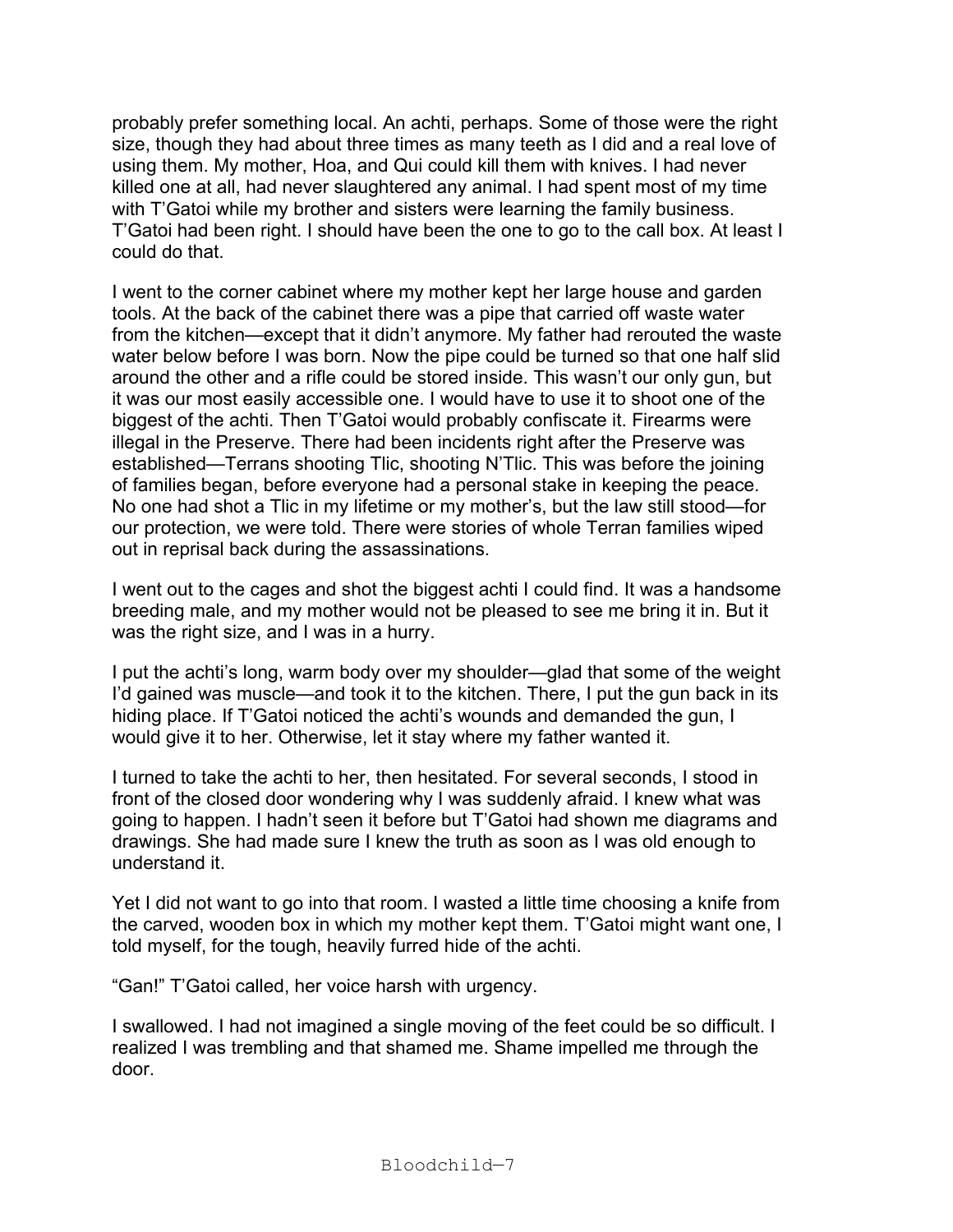I put the achti down near T'Gatoi and saw that Lomas was unconscious again. She, Lomas, and I were alone in the room—my mother and sisters probably sent out so they would not have to watch. I envied them.

But my mother came back into the room as T'Gatoi seized the achti. Ignoring the knife I offered her, she extended claws from several of her limbs and slit the achti from throat to anus. She looked at me, her yellow eyes intent. "Hold this man's shoulders, Gan."

I stared at Lomas in panic, realizing that I did not want to touch him, let alone hold him. This would not be like shooting an animal. Not as quick, not as merciful, and, I hoped, not as final, but there was nothing I wanted less than to be part of it.

My mother came forward. "Gan, you hold his right side, she said. "I'll hold his left." And if he came to, he would throw her off without realizing he had done it. She was a tiny woman. She often wondered aloud how she had produced, as she said, such "huge" children.

"Never mind," I told her, taking the man's shoulders. "I'll do it." She hovered nearby.

"Don't worry," I said. "I won't shame you. You don't have to stay and watch."

She looked at me uncertainly, then touched my face in a rare caress. Finally, she went back to her bedroom.

T'Gatoi lowered her head in relief "Thank you, Gan," she said with courtesy more Terran than Tlic. "That one . . . she is always finding new ways for me to make her suffer."

Lomas began to groan and make choked sounds. I had hoped he would stay unconscious. T'Gatoi put her face near his so that he focused on her.

"I've stung you as much as I dare for now," she told him. "When this is over, I'll sting you to sleep and you won't hurt anymore.

"Please," the man begged. "Wait . . .

"There's no more time, Bram. I'll sting you as soon as it's over. When TKhotgif arrives she'll give you eggs to help you heal. It will be over soon."

"T'Khotgif!" the man shouted, straining against my hands.

"Soon, Bram." T'Gatoi glanced at me, then placed a claw against his abdomen slightly to the right of the middle, just below the left rib. There was movement on the right side—tiny, seemingly random pulsations moving his brown flesh,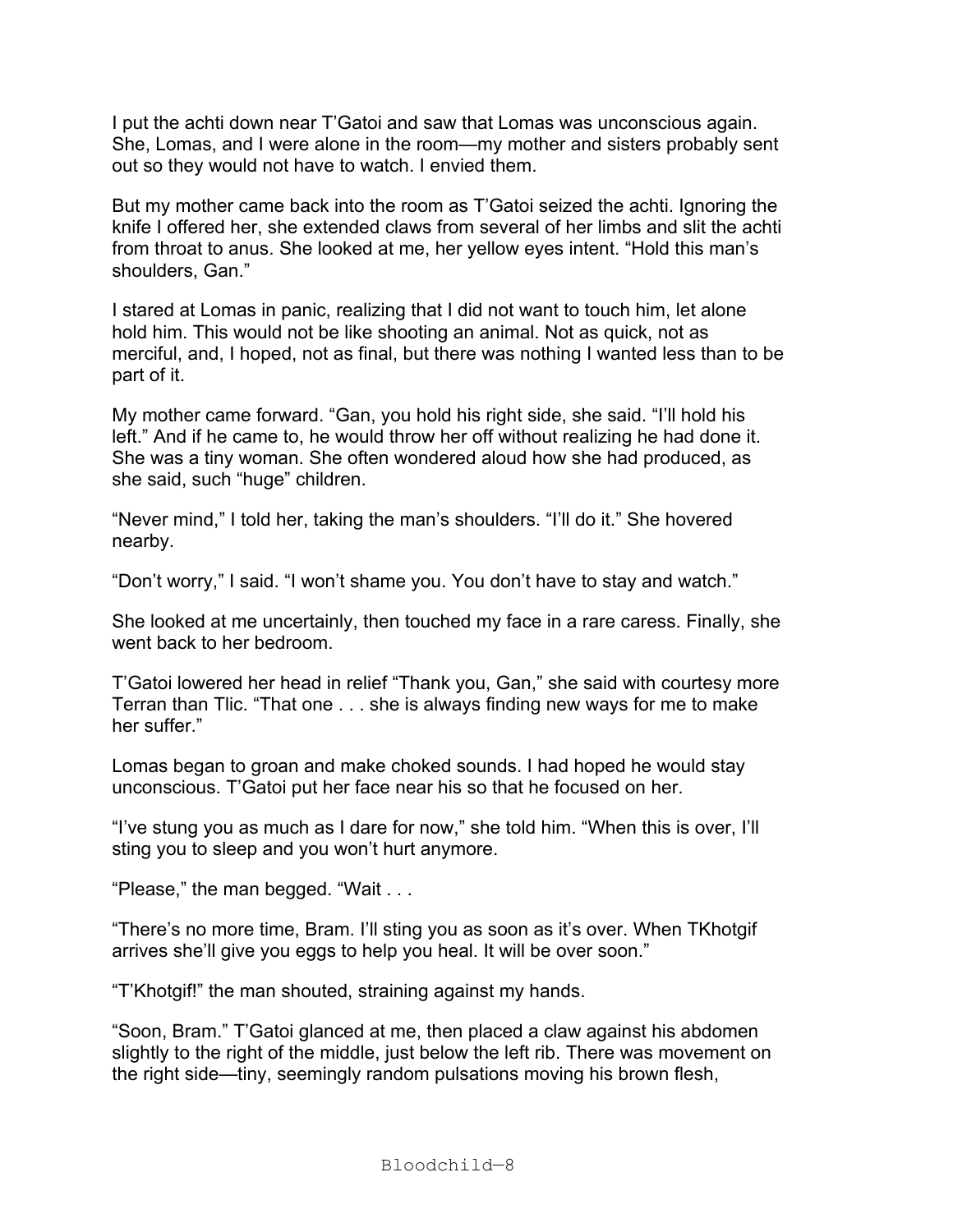creating a concavity here, a convexity there, over and over until I could see the rhythm of it and knew where the next pulse would be.

Lomas's entire body stiffened under T'Gatoi's claw, though she merely rested it against him as she wound the rear section of her body around his legs. He might break my grip, but he would not break hers. He wept helplessly as she used his pants to tie his hands, then pushed his hands above his head so that I could kneel on the cloth between them and pin them in place. She rolled up his shirt and gave it to him to bite down on.

And she opened him.

His body convulsed with the first cut. He almost tore himself away from me. The sound he made . . . I had never heard such sounds come from anything human. T'Gatoi seemed to pay no attention as she lengthened and deepened the cut, now and then pausing to lick away blood. His blood vessels contracted, reacting to the chemistry of her saliva, and the bleeding slowed.

I felt as though I were helping her torture him, helping her consume him. I knew I would vomit soon, didn't know why I hadn't already. I couldn't possibly last until she was finished.

She found the first grub. It was fat and deep red with his blood—both inside and out. It had already eaten its own egg case but apparently had not yet begun to eat its host. At this stage, it would eat any flesh except its mother's. Let alone, it would have gone on excreting the poisons that had both sickened and alerted Lomas. Eventually it would have begun to eat. By the time it ate its way out of Lomas's flesh, Lomas would be dead or dying—and unable to take revenge on the thing that was killing him. There was always a grace period between the time the host sickened and the time the grubs began to eat him.

T'Gatoi picked up the writhing grub carefully and looked at it, somehow ignoring the terrible groans of the man.

Abruptly, the man lost consciousness.

"Good," T'Gatoi looked down at him. "I wish you Terrans could do that at will." She felt nothing. And the thing she held . . .

It was limbless and boneless at this stage, perhaps fifteen centimeters long and two thick, blind and slimy with blood. It was like a large worm. TGatoi put it into the belly of the achti, and it began at once to burrow. It would stay there and eat as long as there was anything to eat.

Probing through Lomas's flesh, she found two more, one of them smaller and more vigorous. "A male!" she said happily. He would be dead before I would. He would be through his metamorphosis and screwing everything that would hold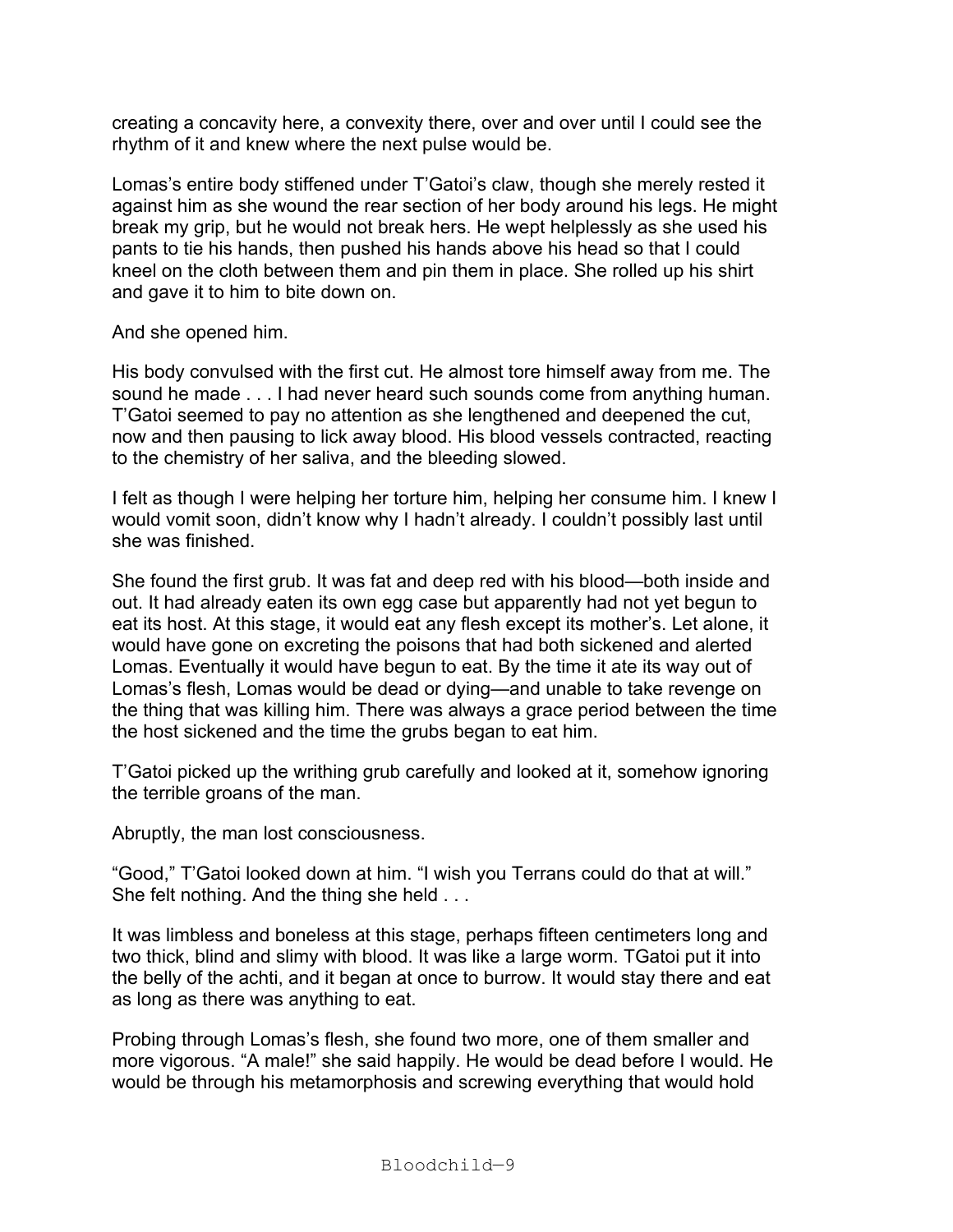still before his sisters even had limbs. He was the only one to make a serious effort to bite T'Gatoi as she placed him in the achti.

Paler worms oozed to visibility in Lomas's flesh. I closed my eyes. It was worse than finding something dead, rotting, and filled with tiny animal grubs. And it was far worse than any drawing or diagram.

"Ah, there are more," T'Gatoi said, plucking out two long, thick grubs. You may have to kill another animal, Gan. Everything lives inside you Terrans."

I had been told all my life that this was a good and necessary thing The and Terran did together—a kind of birth. I had believed it until now. I knew birth was painful and bloody, no matter what. But this was something else, something worse. And I wasn't ready to see it. Maybe I never would be. Yet I couldn't not see it. Closing my eyes didn't help.

T'Gatoi found a grub still eating its egg case. The remains of the case were still wired into a blood vessel by their own little tube or hook or whatever. That was the way the grubs were anchored and the way they fed. They took only blood until they were ready to emerge. Then they ate their stretched, elastic egg cases. Then they ate their hosts.

T'Gatoi bit away the egg case, licked away the blood. Did she like the taste? Did childhood habits die hard—or not die at all?

The whole procedure was wrong, alien. I wouldn't have thought anything about her could seem alien to me.

"One more, I think," she said. "Perhaps two. A good family. In a host animal these days, we would be happy to find one or two alive." She glanced at me. "Go outside, Gan, and empty your stomach. Go now while the man is unconscious."

I staggered out, barely made it. Beneath the tree just beyond the front door, I vomited until there was nothing left to bring up. Finally, I stood shaking, tears streaming down my face. I did not know why I was crying, but I could not stop. I went further from the house to avoid being seen. Every time I closed my eyes I saw red worms crawling over redder human flesh.

There was a car coming toward the house. Since Terrans were forbidden motorized vehicles except for certain farm equipment, I knew this must be Lomas's Tlic with Qui and perhaps a Terran doctor. I wiped my face on my shirt, struggled for control.

"Gan," Qui called as the car stopped. "What happened?" He crawled out of the low, round, Tlic-convenient car door. Another Terran crawled out the other side and went into the house without speaking to me. The doctor. With his help and a few eggs, Lomas might make it.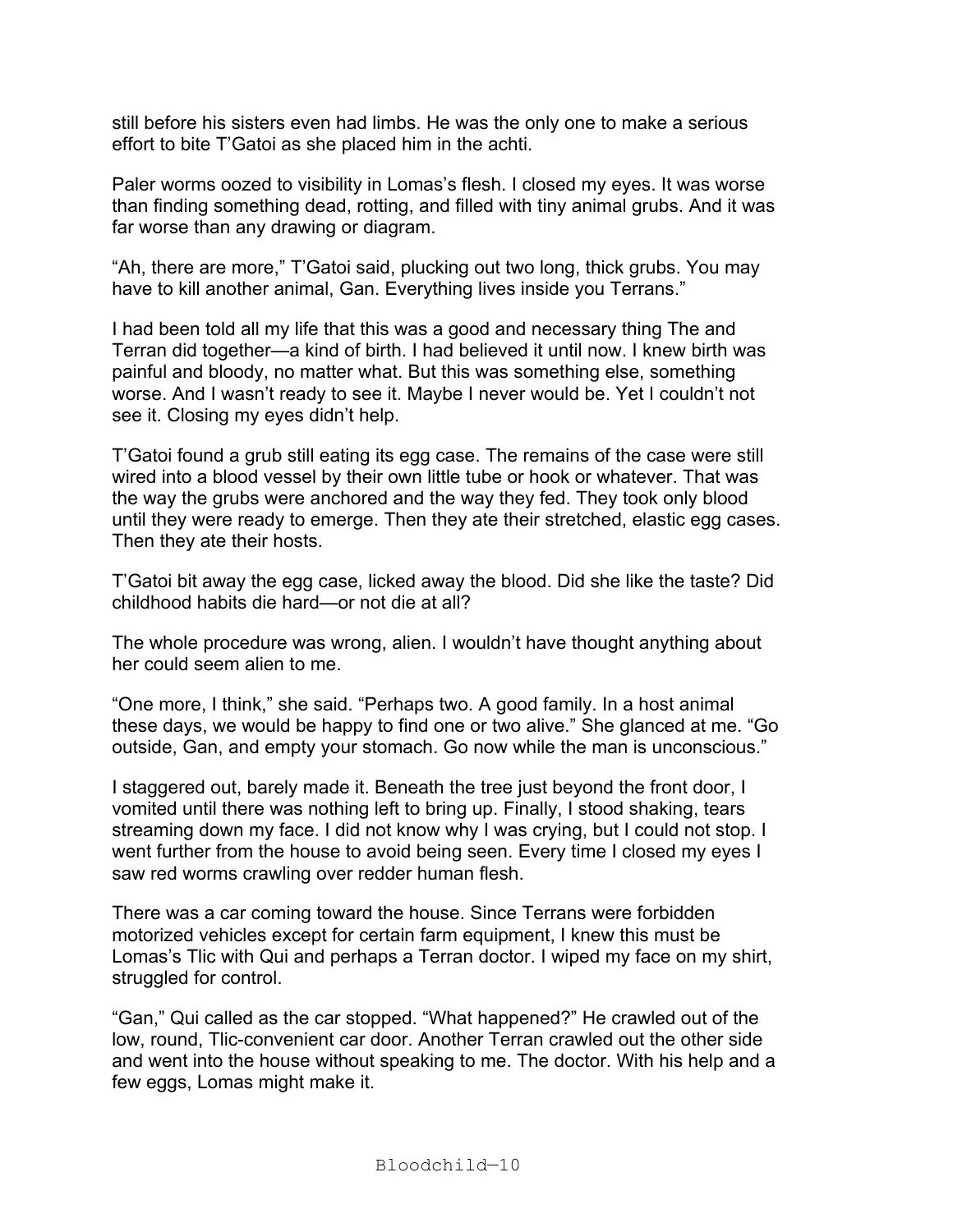"T'Khotgif Teh?" I said.

The Tlic driver surged out of her car, reared up half her length before me. She was paler and smaller than T'Gatoi—probably born from the body of an animal. The Tlic born from Terran bodies were always larger as well as more numerous.

"Six young," I told her. "Maybe seven, all alive. At least one male."

"Lomas?" she said harshly. I liked her for the question and the concern in her voice when she asked it. The last coherent thing he had said was her name.

"He's alive," I said.

She surged away to the house without another word.

"She's been sick," my brother said, watching her go. "When I called, I could hear people telling her she wasn't well enough to go out even for this."

I said nothing. I had extended courtesy to the Tlic. Now I didn't want to talk to anyone. I hoped he would go in—out of curiosity if nothing else.

"Finally found out more than you wanted to know, eh?"

I looked at him.

"Don't give me one of her looks," he said. "You're not her. You're just her property."

One of her looks. Had I picked up even an ability to imitate her expressions?

"What'd you do, puke?" He sniffed the air. "So now you know what you're in for."

I walked away from him. He and I had been close when we were kids. He would let me follow him around when I was home, and sometimes T'Gatoi would let me bring him along when she took me into the city. But something had happened when he reached adolescence. I never knew what. He began keeping out of T'Gatoi's way. Then he began running away—until he realized there was no "away." Not in the Preserve. Certainly not outside. After that he concentrated on getting his share of every egg that came into the house and on looking out for me in a way that made me all but hate him—a way that clearly said, as long as I was all right, he was safe from the Tlic.

" How was it, really?" he demanded, following me.

"I killed an achti. The young ate it."

"You didn't run out of the house and puke because they ate an achti."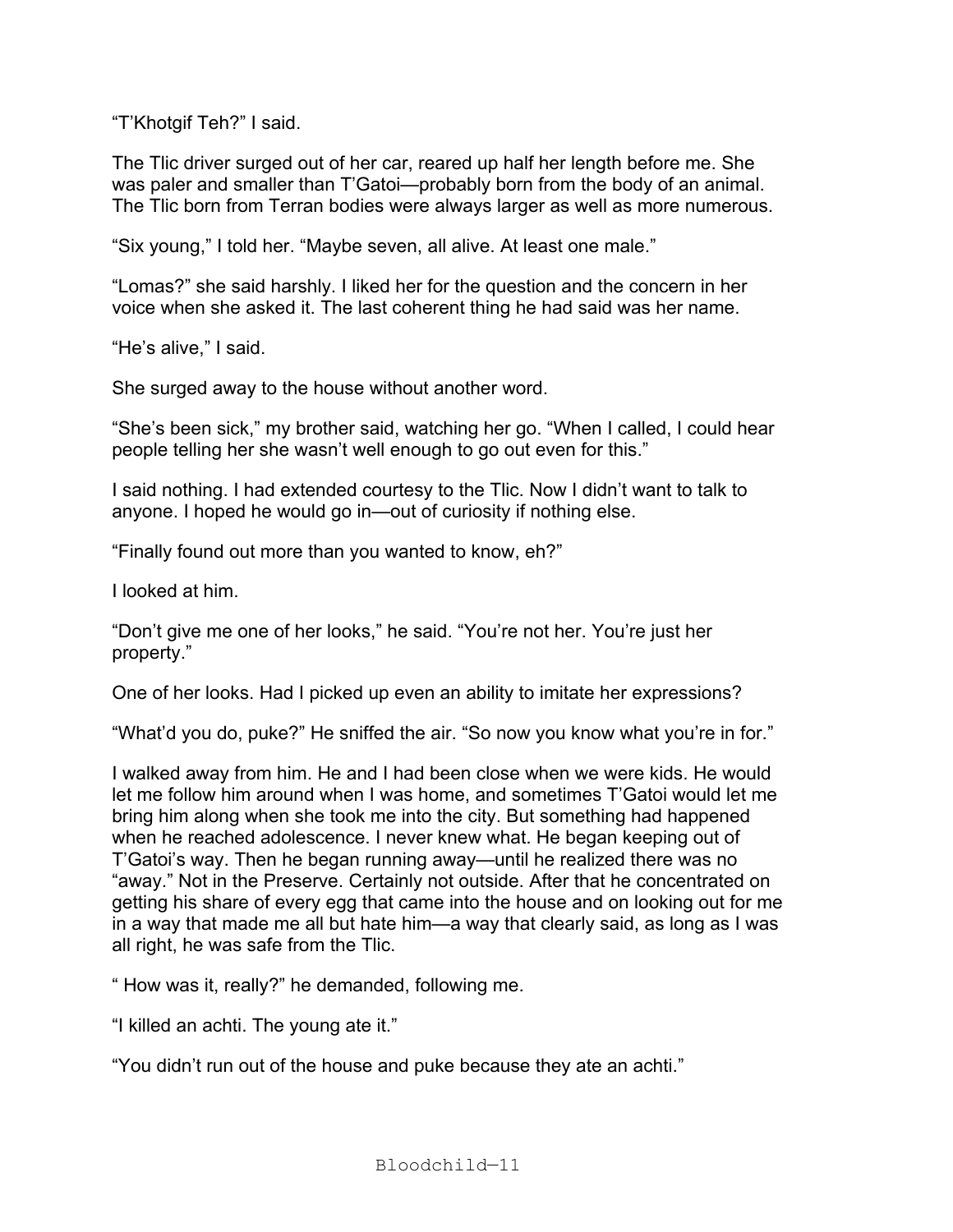"I had . . . never seen a person cut open before." That was true, and enough for him to know. I couldn't talk about the other. Not with him.

"Oh," he said. He glanced at me as though he wanted to say more, but he kept quiet.

We walked, not really headed anywhere. Toward the back, toward the cages. toward the fields.

"Did he say anything?" Qui asked. "Lomas, I mean."

Who else would he mean? "He said 'T'Khotgif.' "

Qui shuddered. "If she had done that to me, she'd be the last person I'd call for."

"You'd call for her. Her sting would ease your pain without killing the grubs in you."

"You think I'd care if they died?"

No. Of course he wouldn't. Would I?

"Shit!" He drew a deep breath. "I've seen what they do. You think this thing with Lomas was bad? It was nothing."

I didn't argue. He didn't know what he was talking about.

"I saw them eat a man," he said.

I turned to face him. "You're lying!"

*"I saw them eat a man."* He paused. "It was when I was little. I had been to the Hartmund house and I was on my way home. Halfway here, I saw a man and a Tlic, and the man was N'Tlic. The ground was hilly. I was able to hide from them and watch. The Tlic wouldn't open the man because she had nothing to feed the grubs. The man couldn't go any further and there were no houses around. He was in so much pain, he told her to kill him. He begged her to kill him. Finally, she did. She cut his throat. One swipe of one claw. I saw the grubs eat their way out, then burrow in again, still eating."

His words made me see Lomas's flesh again, parasitized, crawling. "Why didn't you tell me that?" I whispered.

He looked startled as though he'd forgotten I was listening. "I don't know."

"You started to run away not long after that, didn't you?"

"Yeah. Stupid. Running inside the Preserve. Running in a cage.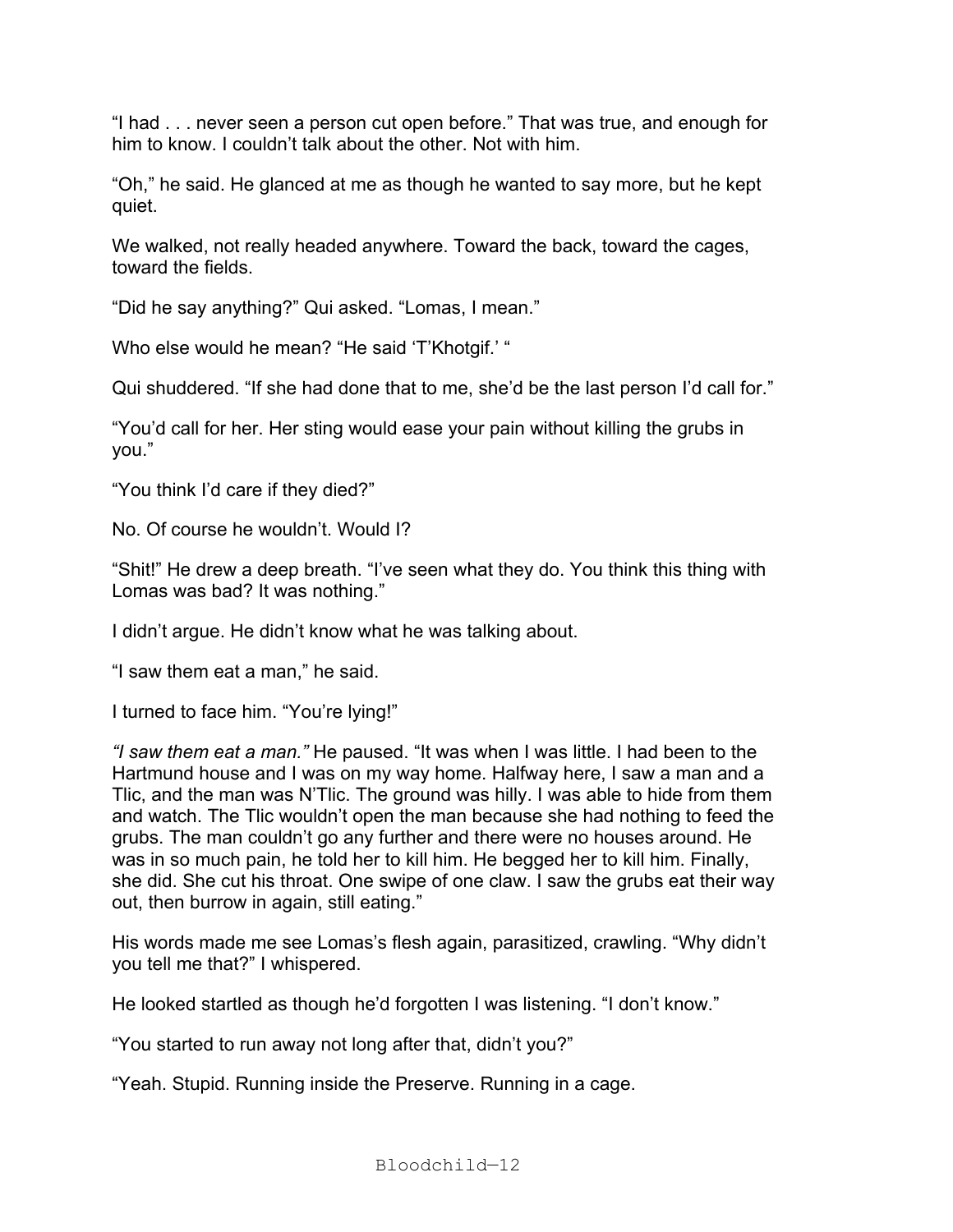I shook my head, said what I should have said to him long ago. "She wouldn't take you, Qui. You don't have to worry."

"She would . . . if anything happened to you."

"No. She'd take Xuan Hoa. Hoa . . . wants it." She wouldn't if she had stayed to watch Lomas.

"They don't take women," he said with contempt.

"They do sometimes." I glanced at him. "Actually, they prefer women. You should be around them when they talk among themselves. They say women have more body fat to protect the grubs. But they usually take men to leave the women free to bear their own young."

"To provide the next generation of host animals," he said, switching from contempt to bitterness.

"It's more than that!" I countered. Was it?

"If it were going to happen to me, I'd want to believe it was more, too.

"It is more!" I felt like a kid. Stupid argument.

"Did you think so while T'Gatoi was picking worms out of that guy's guts?"

"It's not supposed to happen that way."

"Sure it is. You weren't supposed to see it, that's all. And his Tlic was supposed to do it. She could sting him unconscious and the operation wouldn't have been as painful. But she'd still open him, pick out the grubs, and if she missed even one, it would poison him and eat him from the inside out."

There was actually a time when my mother told me to show respect for Qui because he was my older brother. I walked away, hating him. In his way, he was gloating. He was safe and I wasn't. I could have hit him, but I didn't think I would be able to stand it when he refused to hit back, when he looked at me with contempt and pity.

He wouldn't let me get away. Longer legged, he swung ahead of me and made me feel as though I were following him.

"I'm sorry," he said.

I strode on, sick and furious.

"Look, it probably won't be that bad with you. T'Gatoi likes you. She'll be careful."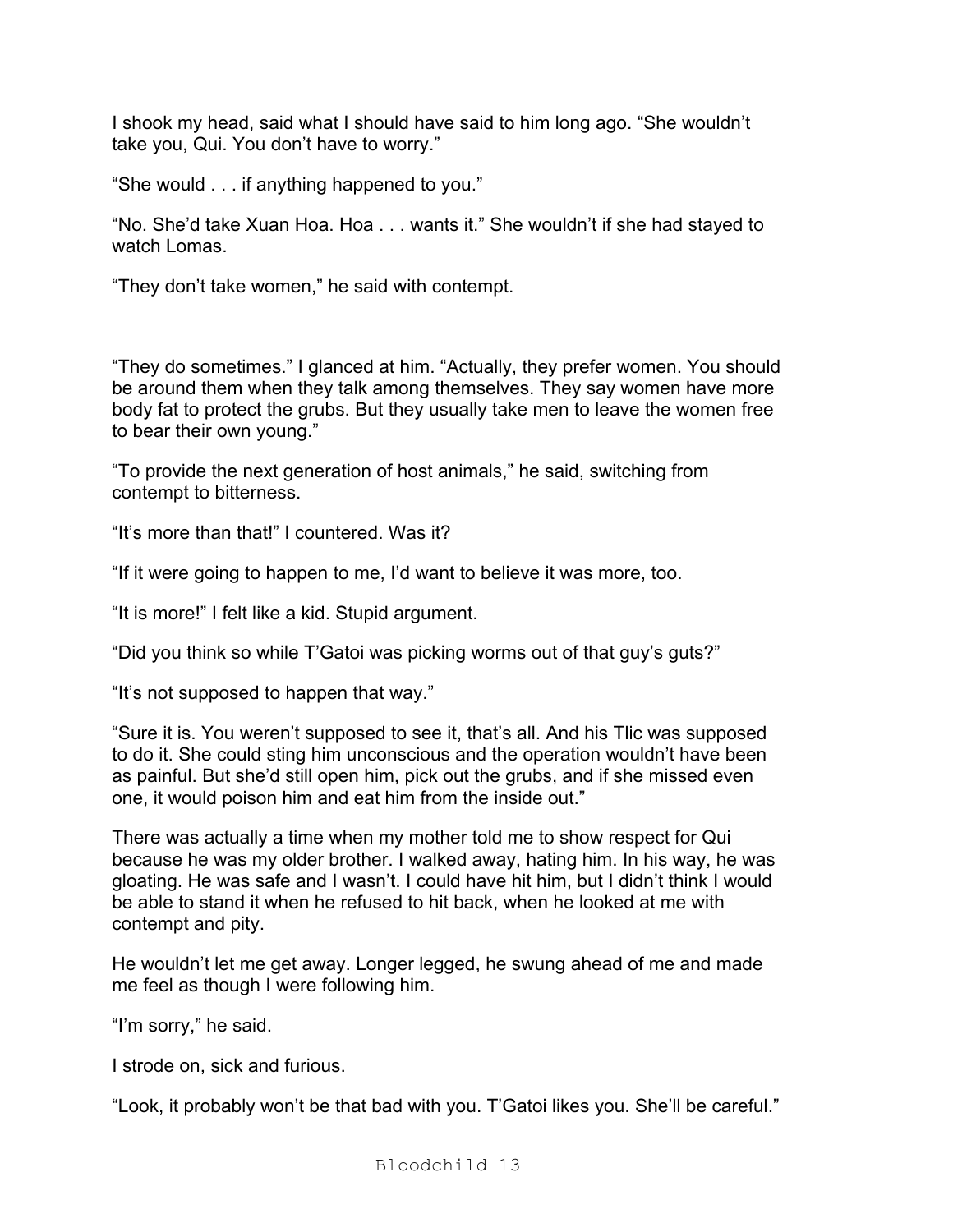I turned back toward the house, almost running from him.

Has she done it to you yet?" he asked, keeping up easily. "I mean, you're about the right age for implantation. Has she—"

I hit him. I didn't know I was going to do it, but I think I meant to kill him. If he hadn't been bigger and stronger, I think I would have.

He tried to hold me off, but in the end, had to defend himself. He only hit me a couple of times. That was plenty. I don't remember going down, but when I came to, he was gone. It was worth the pain to be rid of him.

I got up and walked slowly toward the house. The back was dark. No one was in the kitchen. My mother and sisters were sleeping in their bedrooms—or pretending to.

Once I was in the kitchen, I could hear voices—Tlic and Terran from the next room. I couldn't make out what they were saying—didn't want to make it out.

I sat down at my mother's table, waiting for quiet. The table was smooth and worn, heavy and well crafted. My father had made it for her just before he died. I remembered hanging around underfoot when he built it. He didn't mind. Now I sat leaning on it, missing him. I could have talked to him. He had done it three times in his long life. Three clutches of eggs, three times being opened up and sewed up. How had he done it? How did anyone do it?

I got up, took the rifle from its hiding place, and sat down again with it. It needed cleaning, oiling.

All I did was load it.

"Gan?"

She made a lot of little clicking sounds when she walked on bare floor, each limb clicking in succession as it touched down. Waves of little clicks.

She came to the table, raised the front half of her body above it, and surged onto it. Sometimes she moved so smoothly she seemed to flow like water itself. She coiled herself into a small hill in the middle of the table and looked at me.

"That was bad," she said softly. "You should not have seen it. It need not be that way."

"I know."

"T'Khotgif—Ch'Khotgif now—she will die of her disease. She will not live to raise her children. But her sister will provide for them, and for Bram Lomas." Sterile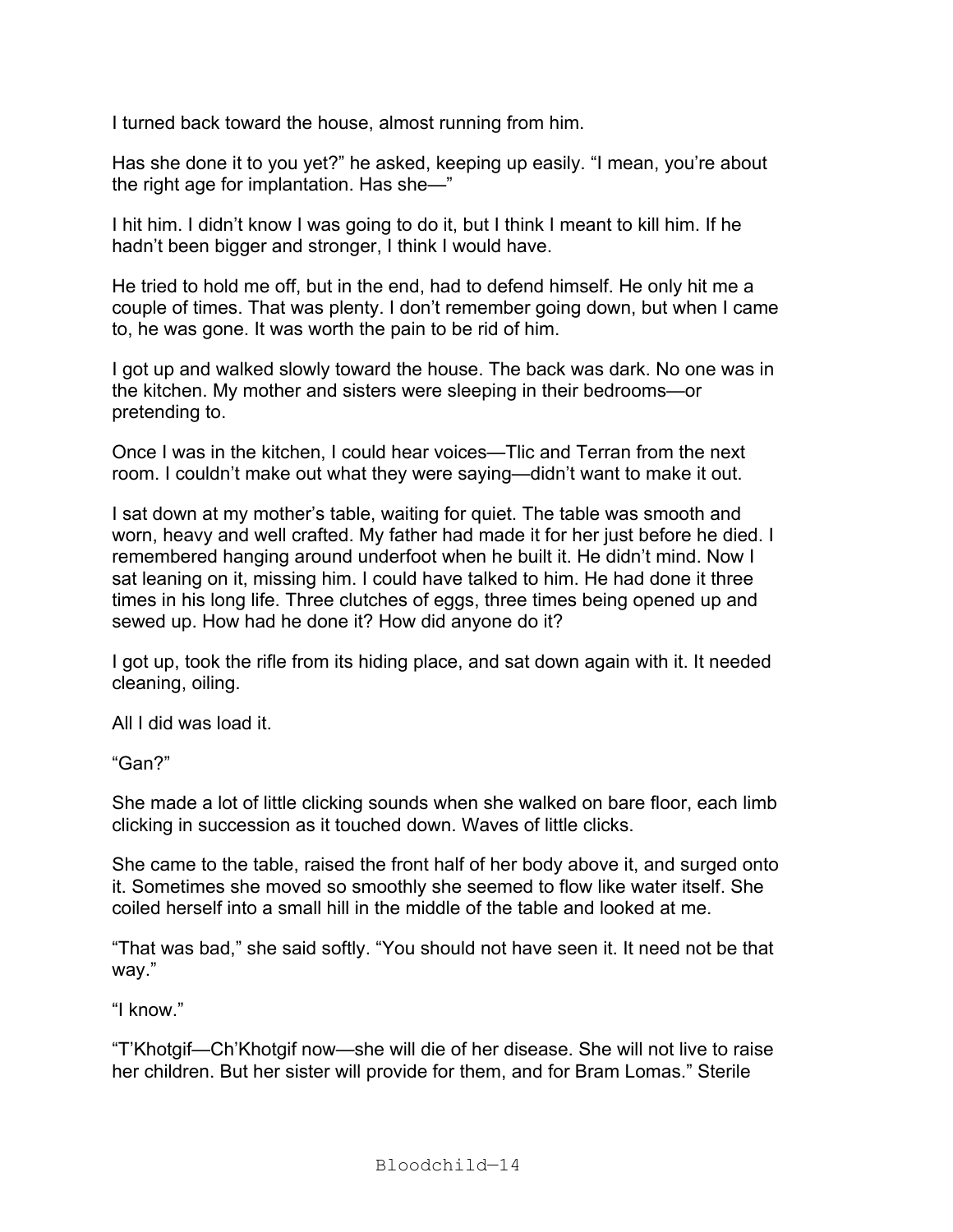sister. One fertile female in every lot: One to keep the family going. That sister owed Lomas more than she could ever repay.

"He'll live then?"

"Yes."

"I wonder if he would do it again."

"No one would ask him to do that again."

I looked into the yellow eyes, wondering how much I saw and understood there, and how much I only imagined. "No one ever asks us," I said. "You never asked me."

She moved her head slightly. "What's the matter with your face?"

"Nothing. Nothing important." Human eyes probably wouldn't have noticed the swelling in the darkness. The only light was from one of the moons, shining through a window across the room.

"Did you use the rifle to shoot the achti?"

"Yes."

"And do you mean to use it to shoot me?"

I stared at her, outlined in the moonlight—coiled, graceful body. "What does Terran blood taste like to you?"

She said nothing.

"What are you?" I whispered. "What are we to you?"

She lay still, rested her head on her topmost coil. "You know me as no other does," she said softly. "You must decide."

"That's what happened to my face," I told her.

"What?"

"Qui goaded me into deciding to do something. It didn't turn out very well." I moved the gun slightly, brought the barrel up diagonally under my own chin. "At least it was a decision I made."

"As this will be."

"Ask me, Gatoi."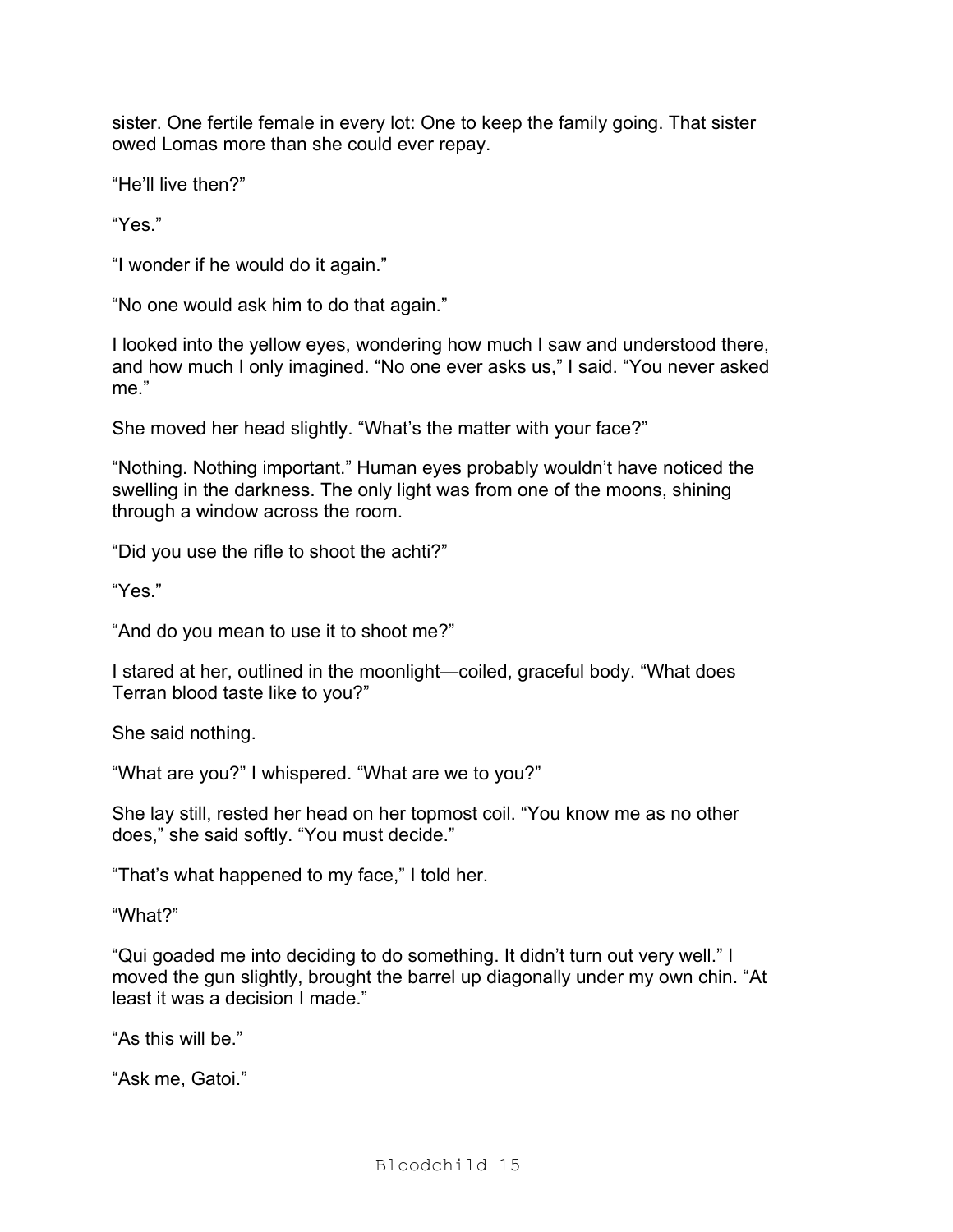"For my children's lives?"

She would say something like that. She knew how to manipulate people, Terran and Tlic. But not this time.

I don't want to be a host animal , I said. "Not even yours.

It took her a long time to answer. "We use almost no host animals these days," she said. "You know that."

"You use us."

"We do. We wait long years for you and teach you and join our families to yours." She moved restlessly. "You know you aren't animals to us."

I stared at her, saying nothing.

"The animals we once used began killing most of our eggs after implantation long before your ancestors arrived," she said softly. "You know these things, Gan. Because your people arrived, we are relearning what it means to be a healthy, thriving people. And your ancestors, fleeing from their homeworld, from their own kind who would have killed or enslaved them—they survived because of us. We saw them as people and gave them the Preserve when they still tried to kill us as worms.

At the word "worms," I jumped. I couldn't help it, and she couldn't help noticing it.

"I see," she said quietly. "Would you really rather die than bear my young, Gan?"

I didn't answer.

"Shall I go to Xuan Hoa?"

"Yes!" Hoa wanted it. Let her have it. She hadn't had to watch Lomas. She'd be proud. . . . Not terrified.

T'Gatoi flowed off the table onto the floor, startling me almost too much.

"I'll sleep in Hoa's room tonight," she said. "And sometime tonight or in the morning, I'll tell her."

This was going too fast. My sister Hoa had had almost as much to do with raising me as my mother. I was still close to her—not like Qui. She could want T'Gatoi and still love me.

"Wait! Gatoi!"

She looked back, then raised nearly half her length off the floor and turned to face me. "These are adult things, Gan. This is my life, my family!"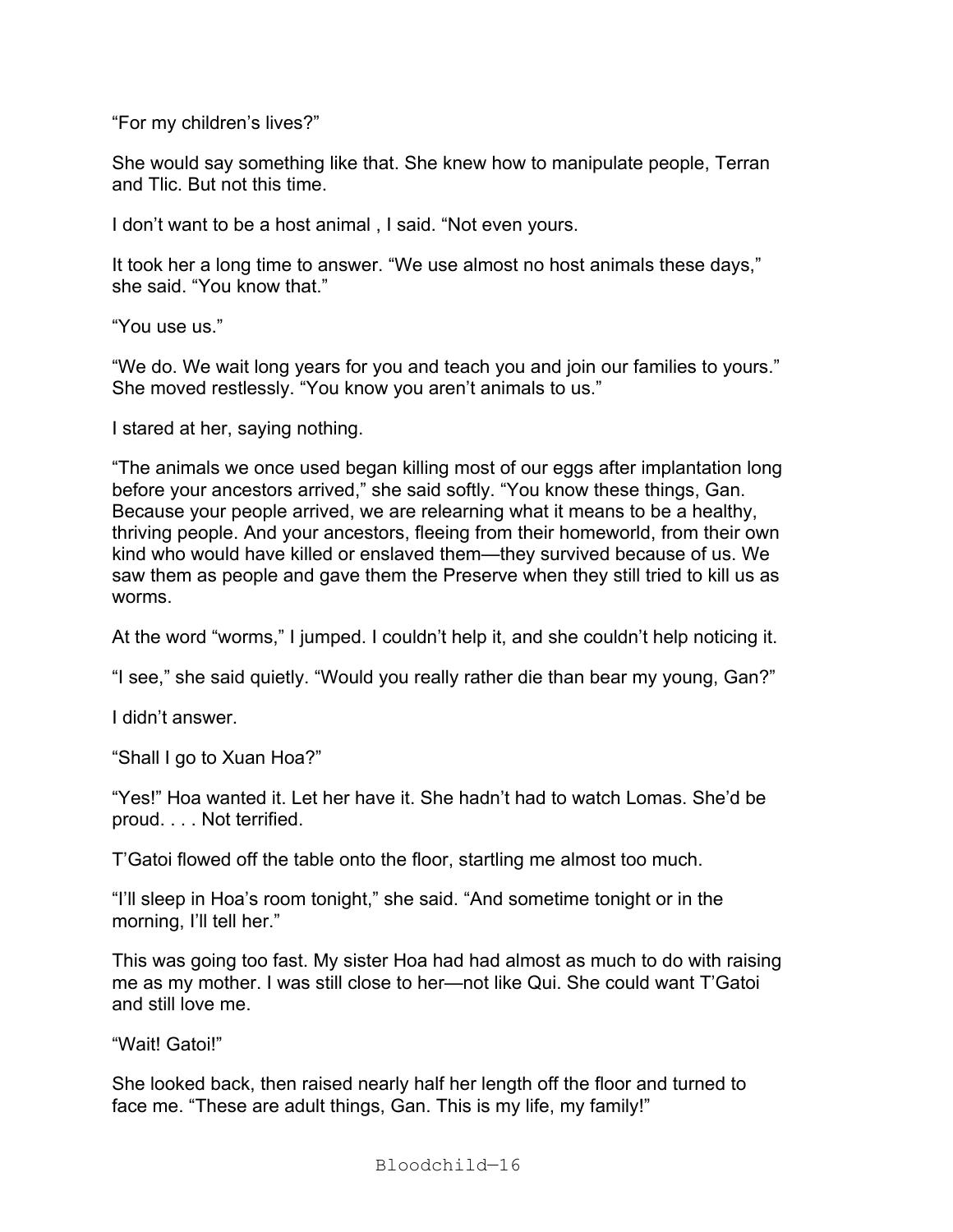"But she's . . . my sister."

"I have done what you demanded. I have asked you!"

"But—"

"It will be easier for Hoa. She has always expected to carry other lives inside her."

Human lives. Human young who should someday drink at her breasts, not at her veins.

I shook my head. "Don't do it to her, Gatoi." I was not Qui. It seemed I could become him, though, with no effort at all. I could make Xuan Hoa my shield. Would it be easier to know that red worms were growing in her flesh instead of mine?

"Don't do it to Hoa," I repeated.

She stared at me, utterly still.

I looked away, then back at her. "Do it to me."

I lowered the gun from my throat and she leaned forward to take it.

"No," I told her.

"It's the law," she said.

"Leave it for the family. One of them might use it to save my life someday."

She grasped the rifle barrel, but I wouldn't let go. I was pulled into a standing position over her.

"Leave it here!" I repeated. "If we're not your animals, if these are adult things, accept the risk. There is risk, Gatoi, in dealing with a partner."

It was clearly hard for her to let go of the rifle. A shudder went through her and she made a hissing sound of distress. It occurred to me that she was afraid. She was old enough to have seen what guns could do to people. Now her young and this gun would be together in the same house. She did not know about the other guns. In this dispute, they did not matter.

I will implant the first egg tonight," she said as I put the gun away. "Do you hear, Gan?"

Why else had I been given a whole egg to eat while the rest of the family was left to share one? Why else had my mother kept looking at me as though I were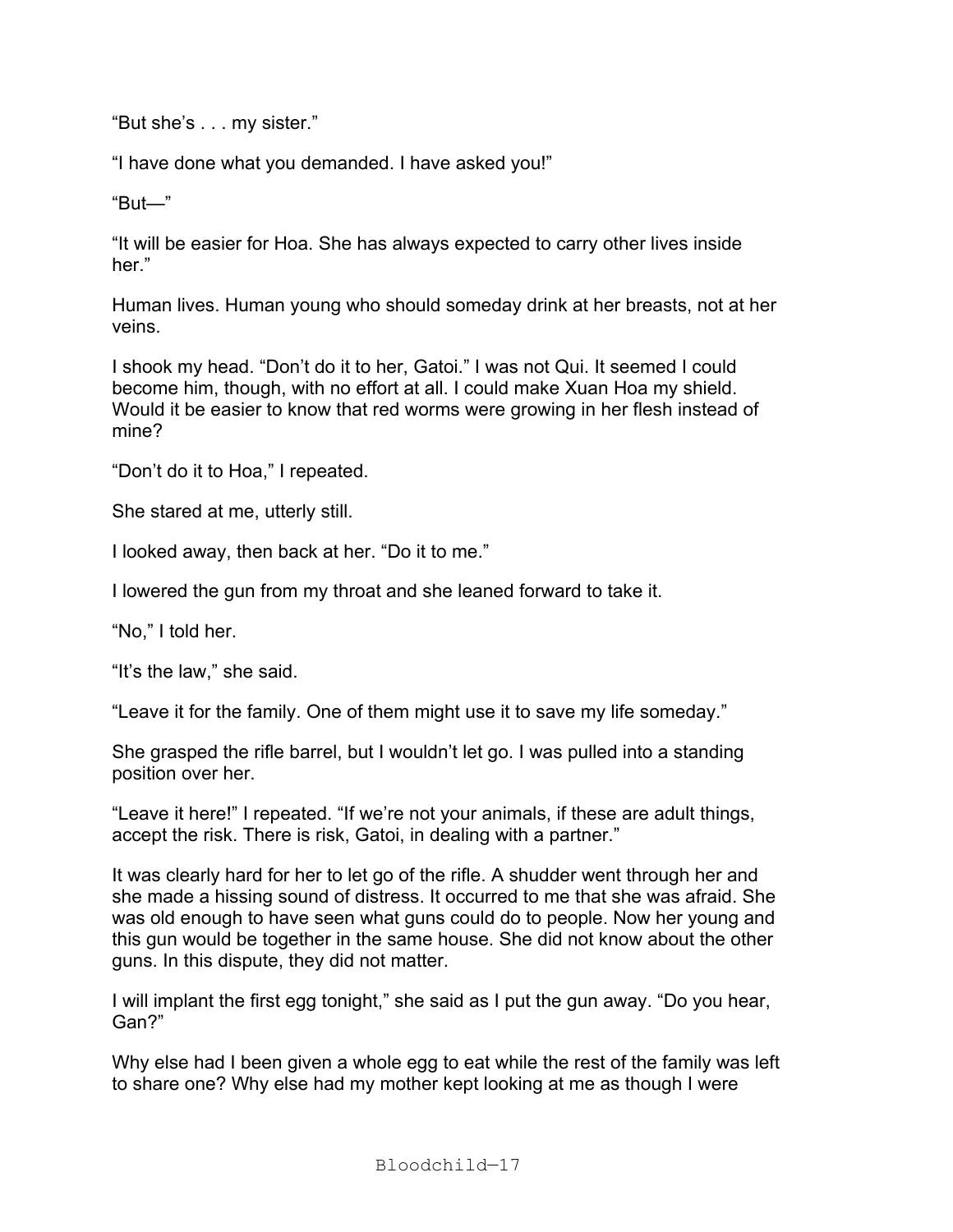going away from her, going where she could not follow? Did T'Gatoi imagine I hadn't known?

" I hear."

"Now!" I let her push me out of the kitchen, then walked ahead of her toward my bedroom. The sudden urgency in her voice sounded real. "You would have done it to Hoa tonight!" I accused.

I must do it to someone tonight."

I stopped in spite of her urgency and stood in her way. "Don't you care who?"

She flowed around me and into my bedroom. I found her waiting on the couch we shared. There was nothing in Hoa's room that she could have used. She would have done it to Hoa on the floor. The thought of her doing it to Hoa at all disturbed me in a different way now, and I was suddenly angry.

Yet I undressed and lay down beside her. I knew what to do, what to expect. I had been told all my life. I felt the familiar sting, narcotic, mildly pleasant. Then the blind probing of her ovipositor. The puncture was painless, easy. So easy going in. She undulated slowly against me, her muscles forcing the egg from her body into mine. I held on to a pair of her limbs until I remembered Lomas holding her that way. Then I let go, moved inadvertently, and hurt her. She gave a low cry of pain and I expected to be caged at once within her limbs. When I wasn't, I held on to her again, feeling oddly ashamed.

"I'm sorry," I whispered.

She rubbed my shoulders with four of her limbs.

"Do you care?" I asked. "Do you care that it's me?"

She did not answer for some time. Finally, "You were the one making the choices tonight, Gan. I made mine long ago.

" Would you have gone to Hoa?"

"Yes. How could I put my children into the care of one who hates them?"

"It wasn't . . . hate."

"I know what it was."

"I was afraid."

Silence.

"I still am." I could admit it to her here, now.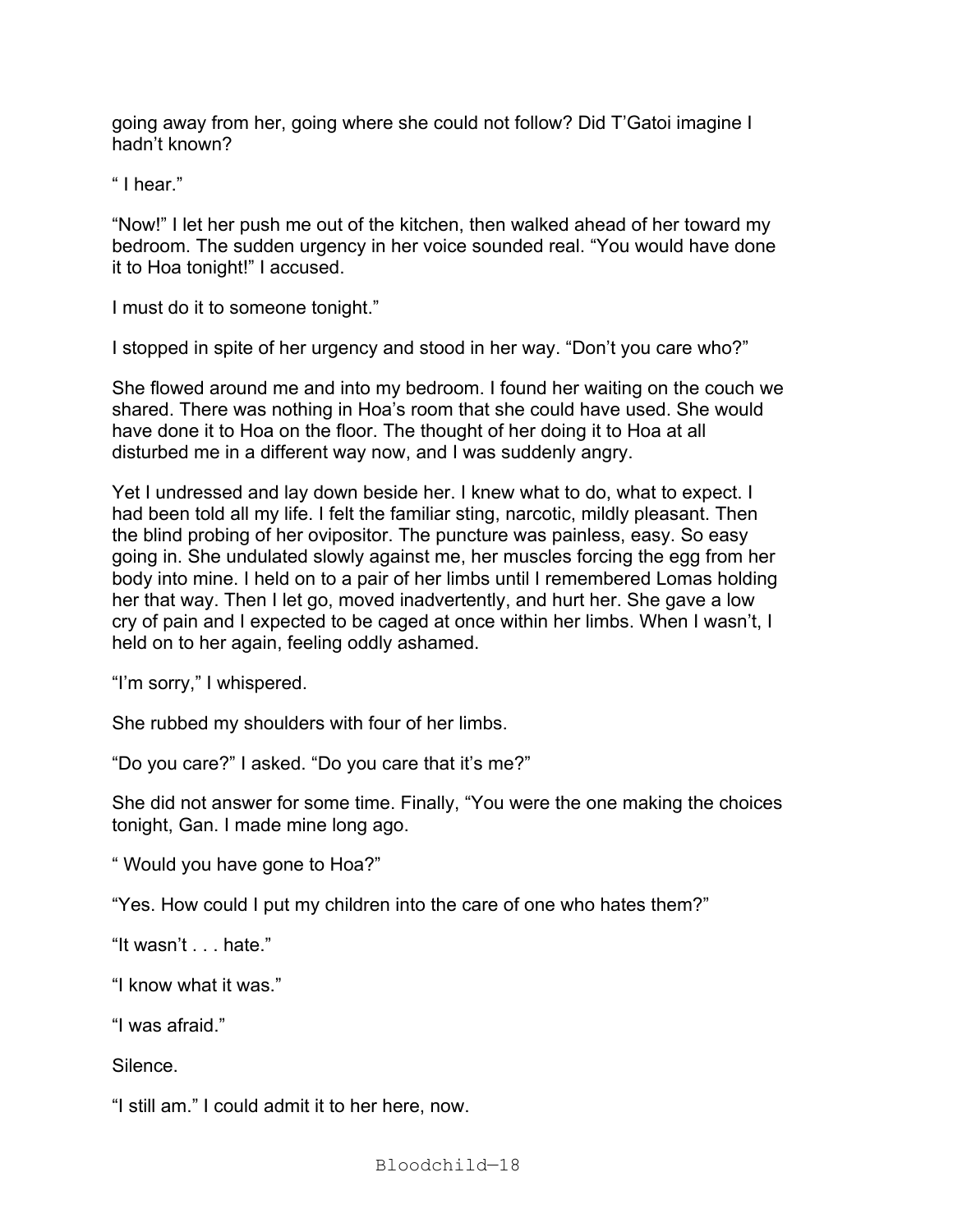"But you came to me . . . to save Hoa."

"Yes." I leaned my forehead against her. She was cool velvet, deceptively soft. "And to keep you for myself," I said. It was so. I didn't understand it, but it was so.

She made a soft hum of contentment. "I couldn't believe I had made such a mistake with you," she said. "I chose you. I believed you had grown to choose me."

"I had, but  $\ldots$ 

"Lomas."

"Yes."

"I had never known a Terran to see a birth and take it well. Qui has seen one, hasn't he?"

"Yes. "

"Terrans should be protected from seeing."

I didn't like the sound of that—and I doubted that it was possible. "Not protected , I said. "Shown. Shown when we're young kids, and shown more than once. Gatoi, no Terran ever sees a birth that goes right. All we see is N'Tlic—pain and terror and maybe death."

She looked down at me. "It is a private thing. It has always been a private thing."

Her tone kept me from insisting—that and the knowledge that if she changed her mind, I might be the first public example. But I had planted the thought in her mind. Chances were it would grow, and eventually she would experiment.

"You won't see it again, she said. "I don't want you thinking any more about shooting me."

The small amount of fluid that came into me with her egg relaxed me as completely as a sterile egg would have, so that I could remember the rifle in my hands and my feelings of fear and revulsion, anger and despair. I could remember the feelings without reviving them. I could talk about them.

"I wouldn't have shot you, " I said. "Not you." She had been taken from my father's flesh when he was my age.

You could have, she insisted.

"Not you." She stood between us and her own people, protecting, interweaving.

"Would you have destroyed yourself?"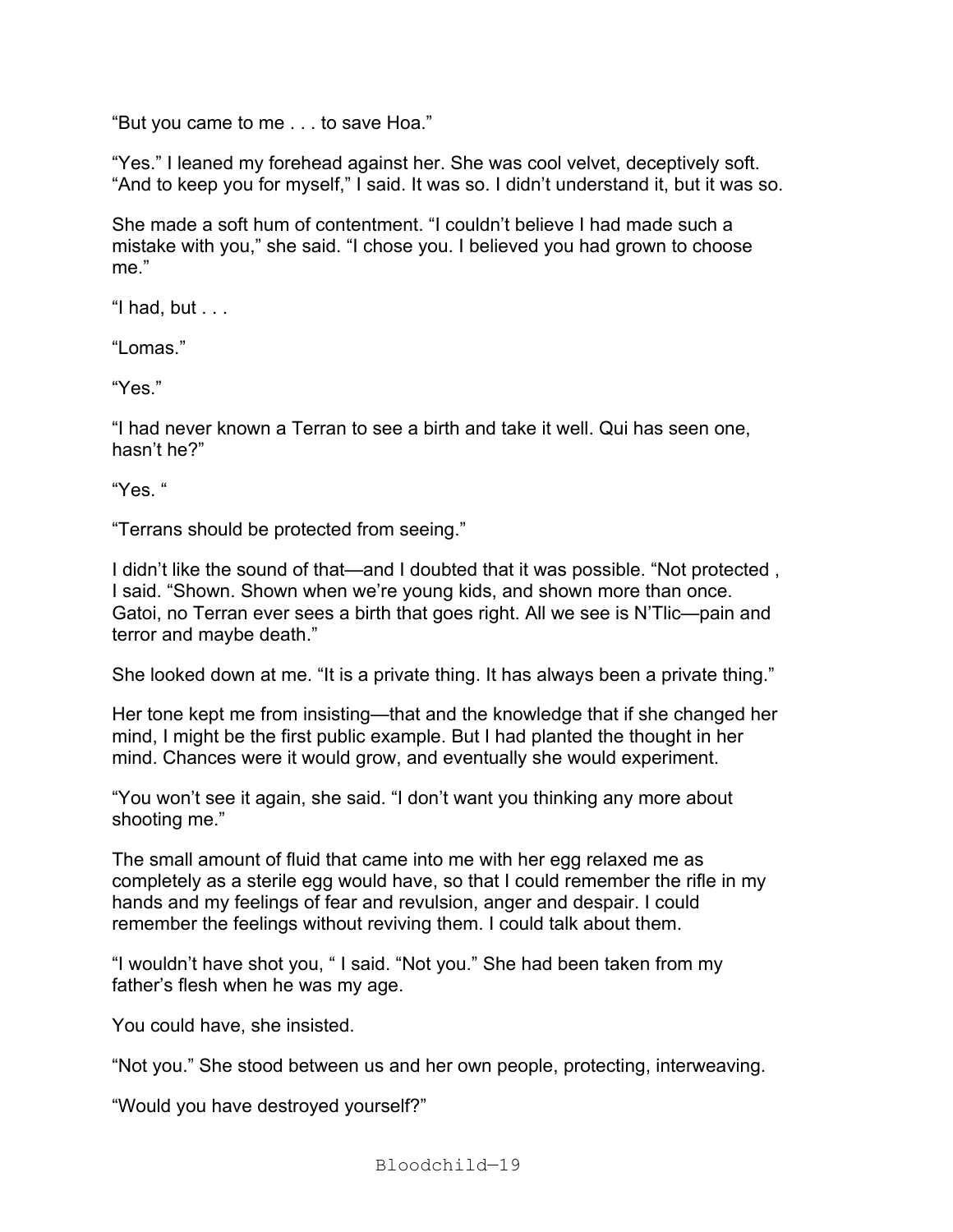I moved carefully, uncomfortable. "I could have done that. I nearly did. That's Qui's 'away.' I wonder if he knows."

"What?"

I did not answer.

"You will live now."

"Yes." *Take care of her,* my mother used to say. Yes.

"I'm healthy and young," she said. "I won't leave you as Lomas was left—alone, N'Tlic. I'll take care of you."

Afterword

It amazes me that some people have seen "Bloodchild" as a story of slavery. It isn't. It's a number of other things, though. On one level, it's a love story between two very different beings. On another, it's a coming-of-age story in which a boy must absorb disturbing information and use It to make a decision that will affect the rest of his life.

On a third level, "Bloodchild" is my pregnant man story. I've always wanted to explore what it might be like for a man to be put into that most unlikely of all positions. Could I write a story in which a man chose to become pregnant not through some sort of misplaced competitiveness to prove that a man could do anything a woman could do, not because he was forced to, not even out of curiosity? I wanted to see whether I could write a dramatic story of a man becoming pregnant as an act of love—choosing pregnancy in spite of as well as because of surrounding difficulties.

Also, "Bloodchild" was my effort to ease an old fear of mine. I was going to travel to the Peruvian Amazon to do research for my Xenogenesis books (Dawn, Adulthood Rites, and Imago), and I worried about my possible reactions to some of the insect life of the area. In particular, I worried about the botfly—an insect with, what seemed to me then, horror-movie habits. There was no shortage of botflies in the part of Peru that I intended to visit.

The botfly lays its eggs in wounds left by the bites of other insects. I found the idea of a maggot living and growing under my skin, eating my flesh as it grew, to be so intolerable, so terrifying that I didn't know how I could stand it if it happened to me. To make matters worse, all that I heard and read advised botfly victims